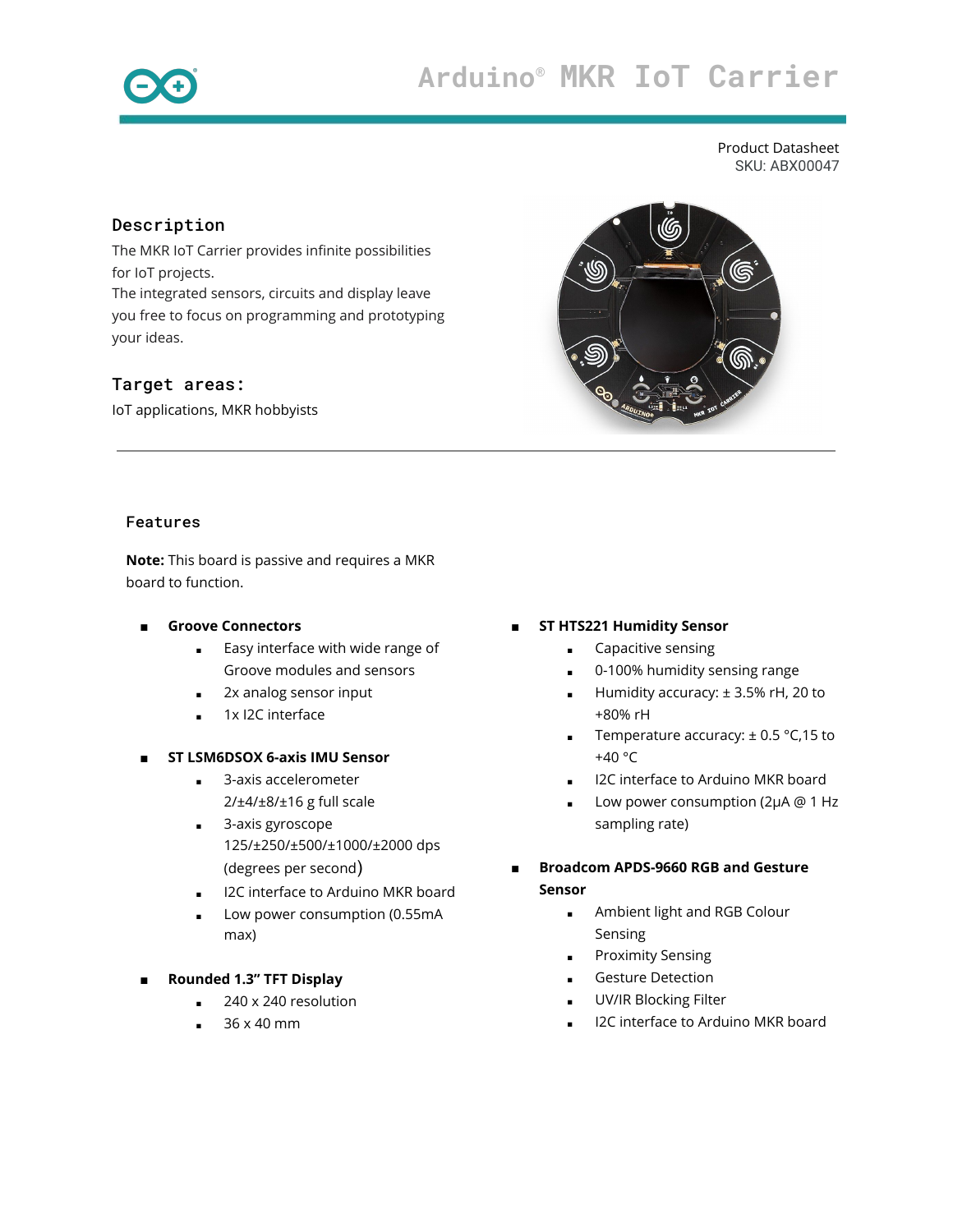

#### **■ ST LPS22HBTR Pressure Sensor**

- 260 to 1260 hPa (0.25 to 1.24 atm) absolute pressure range
- **■** I2C interface to Arduino MKR board
- **■ Relays**
	- 2xKEMET EE2-5NU-L relays
	- 5V Coil voltage
	- 2A Current
	- 220V DC, 250V AC
	- Non-latching
	- Common, normally open and normally closed contacts
	- LED Status Indicator
- **■ Peripherals**
	- **■** 5x Capacitive buttons
	- Buzzer
	- 5x Digital RGB LEDs
	- Rounded OLED 1,3" Display
- 5x Capacitive qTouch buttons
- **Memory**
	- SD Card slot
- **■ Power**
	- LI-ION 18650 3.7 v battery holder
	- **■** USB Battery charging via MKR Board (Runs up to 48h with a 3.7v 2500mAh)
- **■ I/O**
	- **■** All sensors feature wake up function
	- **■** 2x Analog Grove connectors
	- **■** 1x I2C Grove connector
	- **■** 2x relay connector
- **■ Safety information**
	- Class A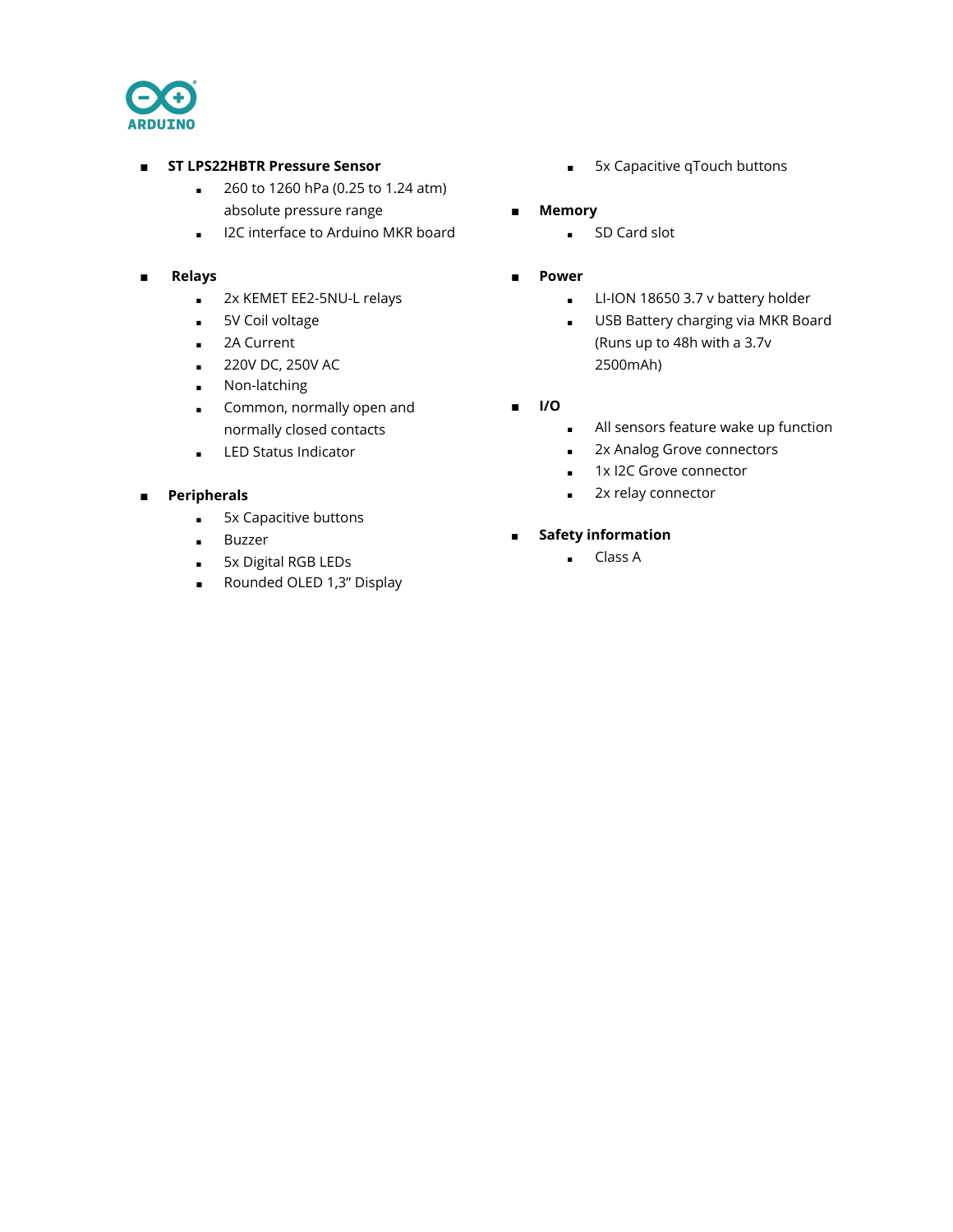

# **Contents**

| The board                                                       | 4                       |
|-----------------------------------------------------------------|-------------------------|
| 1.1 Application examples                                        | 4                       |
| 1.2 Accessories                                                 | $\overline{\mathbf{4}}$ |
| 1.3 Related products                                            | $\overline{4}$          |
| <b>Functional Overview</b>                                      | 5                       |
| 2.1 Board topology                                              | 5                       |
| 2.2 Power tree                                                  | $\overline{7}$          |
| <b>Solution overview</b>                                        | 8                       |
| <b>Board Operation</b>                                          | 8                       |
| <b>Connector Pinouts</b>                                        | 10                      |
| 5.1 Battery Clips                                               | 11                      |
| 5.2 A <sub>5</sub>                                              | 11                      |
| 5.3 A6                                                          | 11                      |
| 5.4 I2C                                                         | 11                      |
| 5.5 Relay 1/Relay 2                                             | 12                      |
| 6. Mechanical information                                       | 12                      |
| 6.1 Board outline/ mounting holes                               | 12                      |
| 7. Ratings                                                      | 13                      |
| 7.1 Absolute Maximum Ratings                                    | 13                      |
| 8. Certifications                                               | 13                      |
| 8.1 Declaration of Conformity CE DoC (EU)                       | 13                      |
| 8.2 Declaration of Conformity to EU RoHS & REACH 211 01/19/2021 | 13                      |
| 8.3 Conflict Minerals Declaration                               | 14                      |
| 9. FCC Caution                                                  | 15                      |
| 10. Company information                                         | 16                      |
| <b>11. Reference Documentation</b>                              | 16                      |
| 12. Revision History                                            | 17                      |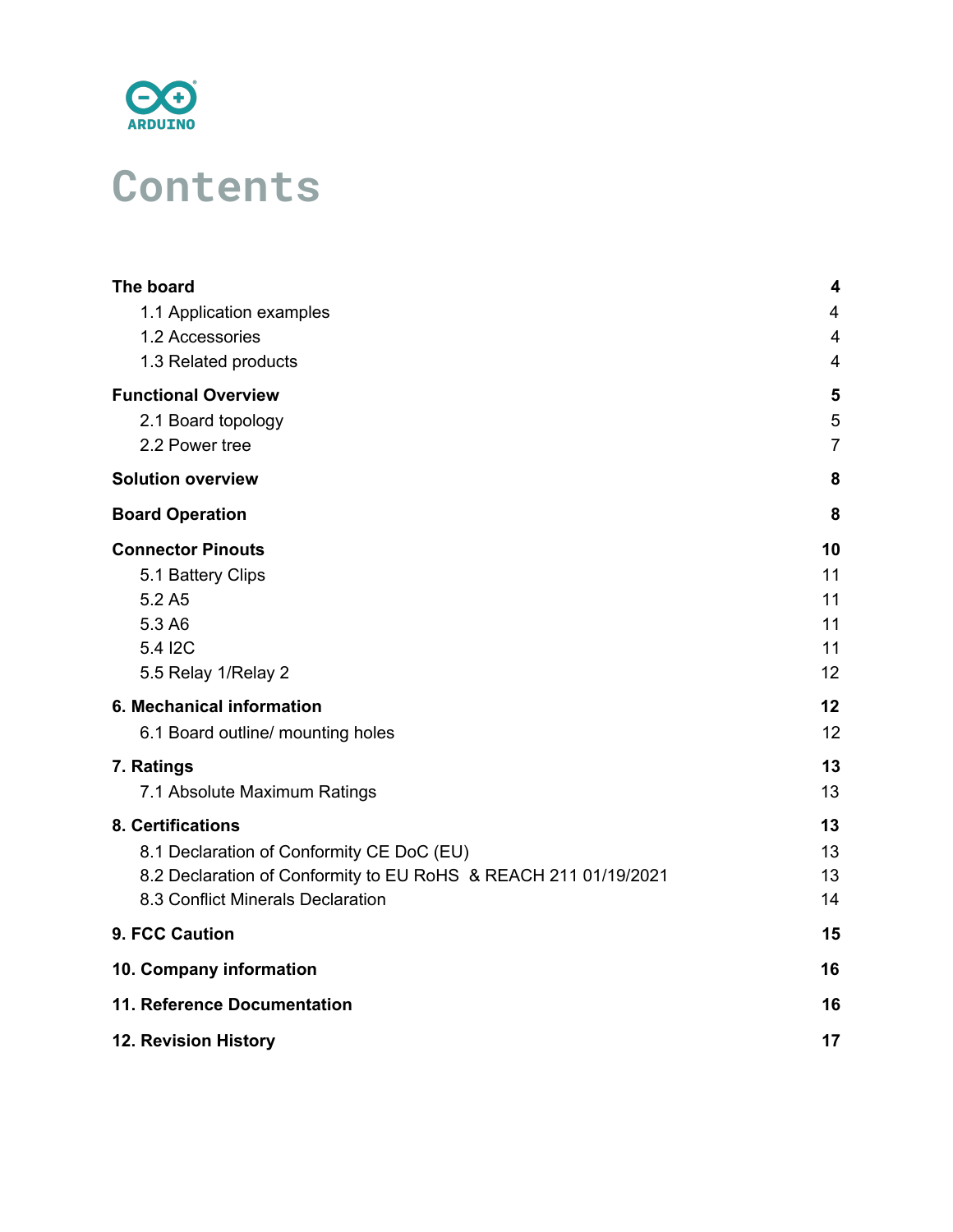

# <span id="page-3-1"></span><span id="page-3-0"></span>**1. The board 1.1 Application examples**

**Light controller:** Control your house lightning with the IoT Carrier, using the RGB light sensor. This feature identifies the general amount of light in a room or environment and adapts. If the board is connected to Wifi, you can manage and control your device remotely on a smartphone via the IoT Cloud.

**Light and water controller for greenhouse:** With moisture sensor, pressure sensor and temperature the IoT Carrier can evaluate and recognize the moisture of the soil, depending on air humidity and sun. Through the various sensors, it can reconstruate suitable climate (e.g. tropical) with the help of heaters and relays to increase the humidity. It can also be programmed with a watering system thanks to the relays.

**Weather station:** With temperature sensor, pressure sensor, humidity sensor and light sensors, you can easily use your IoT carrier as a local weather station. The various sensors can via sensors collect statistics about the different variables required to display weather.

#### <span id="page-3-2"></span>**1.2 Accessories**

- 18650 Li-ion battery
- Grove sensors

#### <span id="page-3-3"></span>**1.3 Related products**

- Arduino MKR 1010 (SKU: ABX00023)
- Protective case
- TFT Display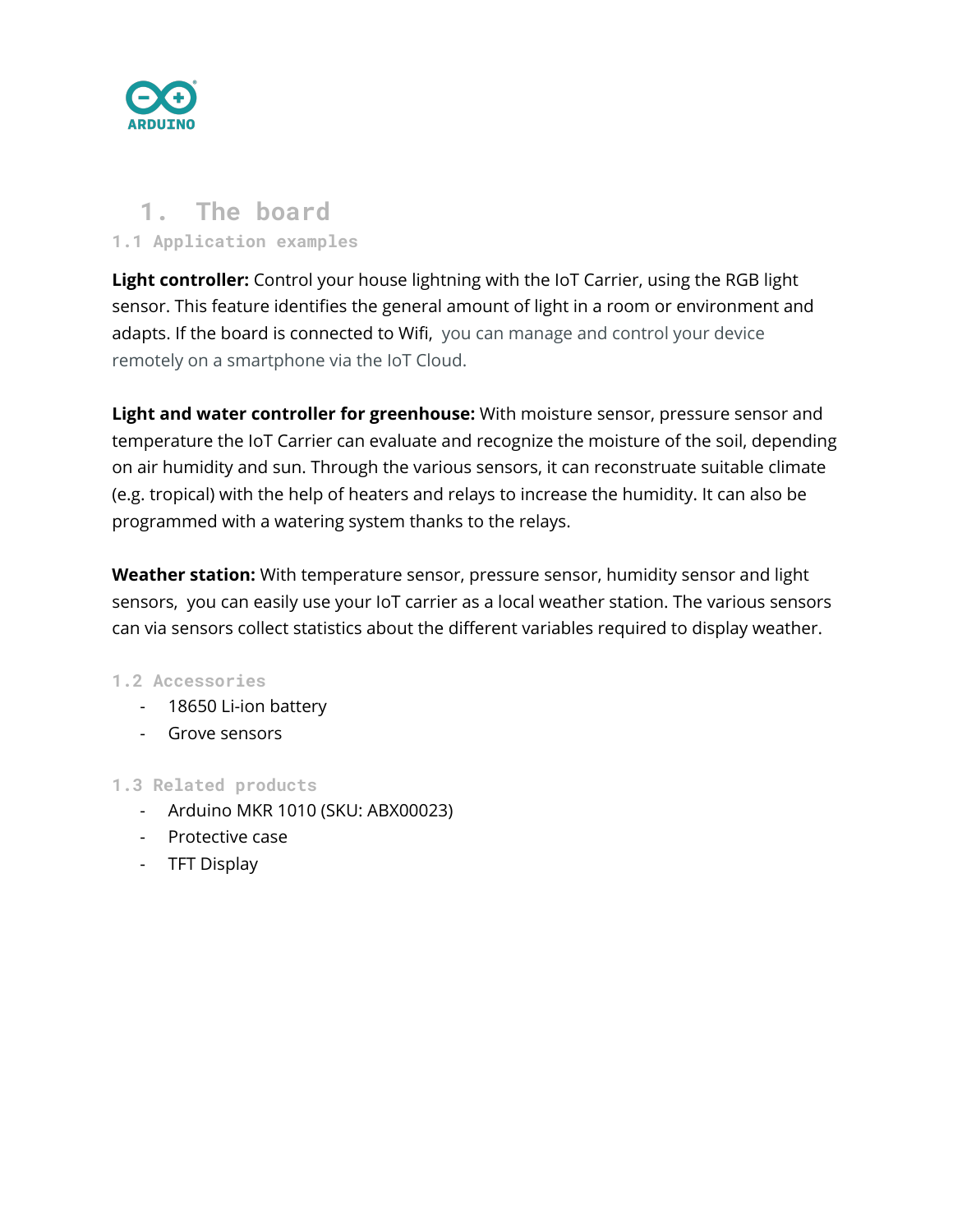

# <span id="page-4-0"></span>**2. Functional Overview**

### <span id="page-4-1"></span>**2.1 Board topology**

**Front view**



| Ref.           | <b>Description</b>                        | Ref.    | Description                           |
|----------------|-------------------------------------------|---------|---------------------------------------|
| U1             | LSM6DSOXTR 6-axis IMU IC                  | U3      | LV52204MTTBG LED Boost Driver<br>IC   |
| U <sub>2</sub> | APDS-9660 RGB and Gesture<br>Sensor IC    | $HS-1$  | HTS221 Humidity Sensor IC             |
| LPS-1          | LPS22HBTR Pressure Sensor IC              | $L0-L4$ | APA1022020-2018 RGB LED IC            |
| J6             | FH26W-45S-0.3SHW(60) Display<br>Connector | J12     | SFV24R-1STBE1HLF Display<br>Connector |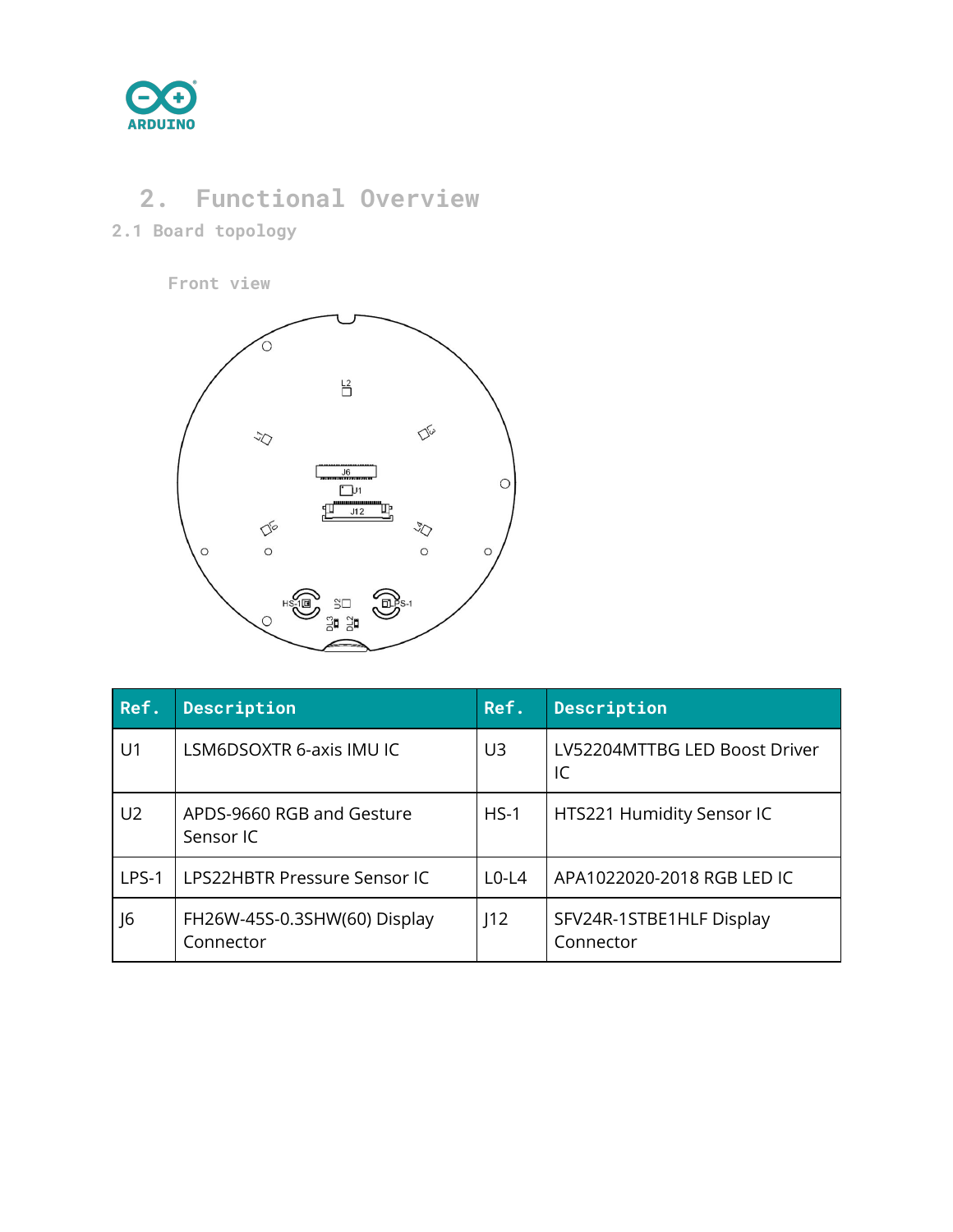

**Back view**



| Ref.                  | Description                              | Ref.                            | Description                          |
|-----------------------|------------------------------------------|---------------------------------|--------------------------------------|
| J2, J3                | Analog Groove Connectors                 | 4                               | I2C Groove Connector                 |
| J11                   | B2B-PH-SM4-TB(LF)(SN) Power<br>Connector | J9, J10                         | 1771033 3-pin Relay Connector        |
| <b>JDIGI</b><br>TAL1  | MKR Power and Digital Pin<br>Connector   | <b>JANAL</b><br>OG <sub>1</sub> | MKR AREF and Analog Pin<br>Connector |
| S1,<br>S <sub>2</sub> | EE2-5NU-L 2A 250V Mechanical<br>Relay    | M1                              | <b>Buzzer</b>                        |
| J1                    | Micro SD Module                          | J7, J8                          | Li-Ion 18650 Holder                  |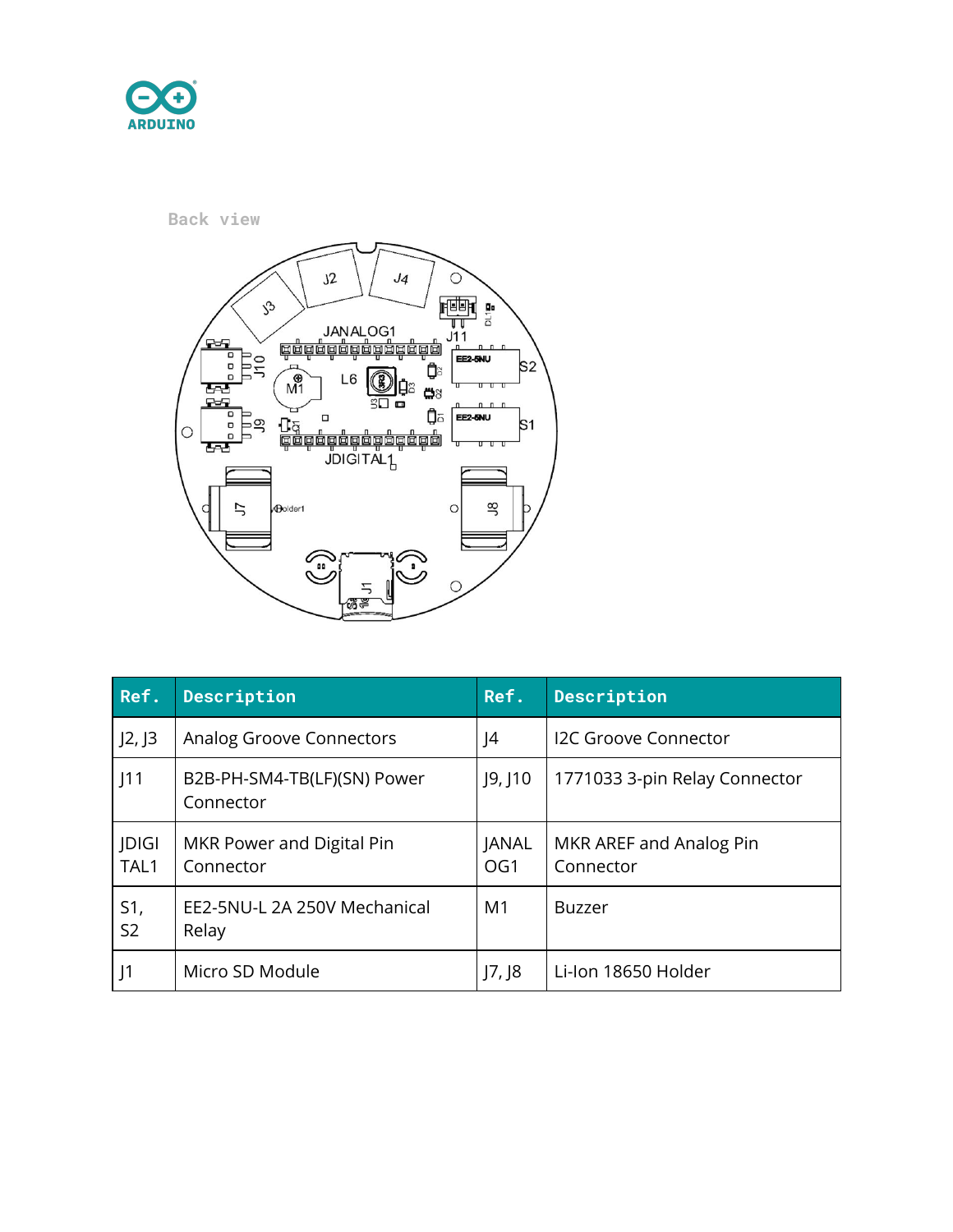

#### <span id="page-6-0"></span>**2.2 Power tree**

The Arduino MKR IoT makes use of the power management features of the Arduino MKR boards to power itself as well as to interface with the Li-Ion battery.

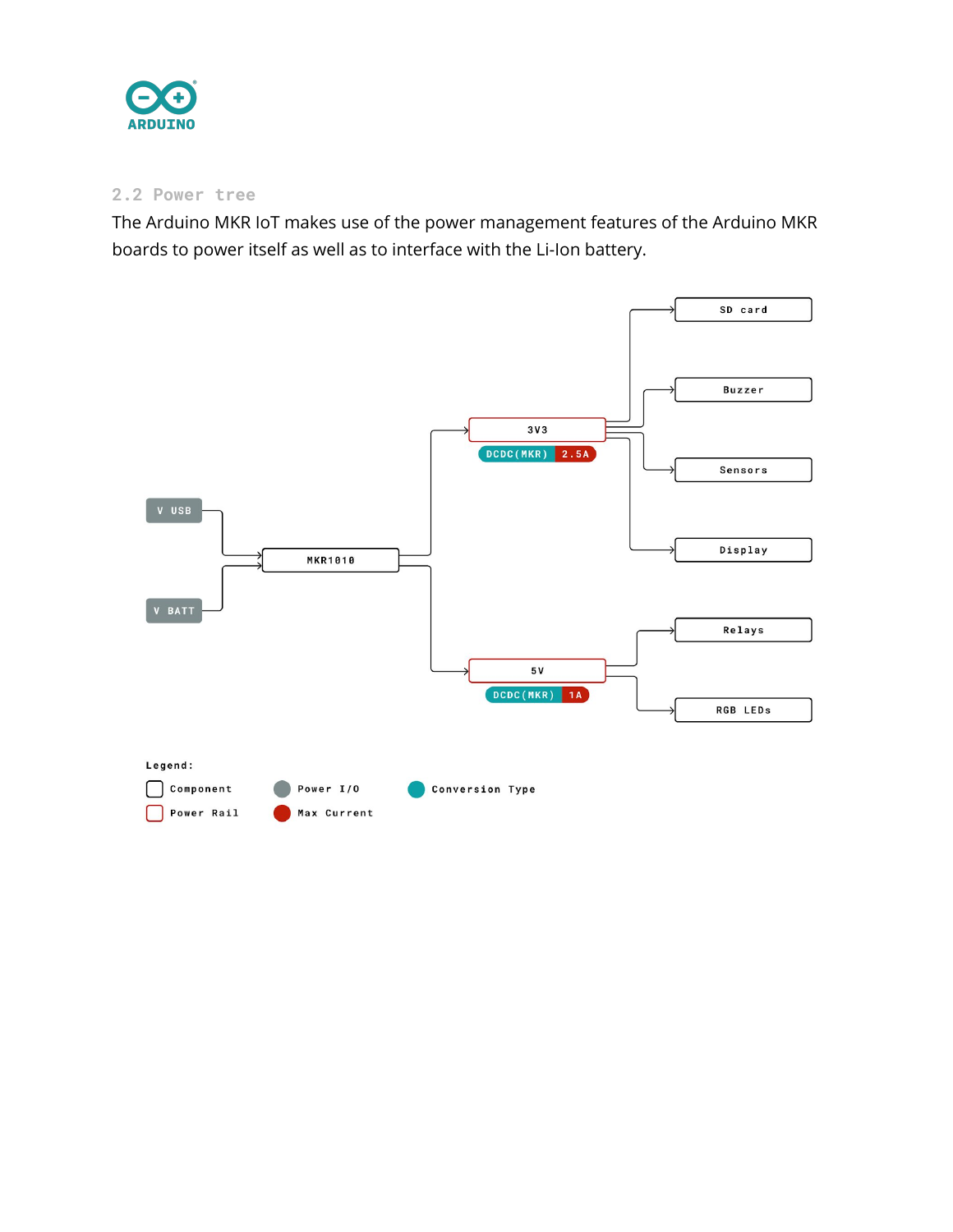

## <span id="page-7-0"></span>**3. Solution overview**



The IoT Carrier is also a part of the Oplá kit, that in addition to the IoT carrier contains an Arduino MKR Wifi 1010, a motion sensor, moisture sensor, USB cable and a protective case.

# <span id="page-7-1"></span>**4. Board Operation**

**Note:** Please note that in order to operate with the Arduino IoT Carrier, a Mkr Wifi 1010 is required.

#### **4.1 Getting started - IDE**

If you want to program your Arduino IoT carrier while offline you need to install the Arduino Desktop IDE **[1]**. To connect the Arduino IoT Carrier to your computer, you'll need a Micro-B USB cable. This also provides power to the board, as indicated by the LED.

#### **4.2 Getting started - Arduino Web Editor**

All Arduino boards, including this one, work out-of-the-box on the Arduino Web Editor **[2]**, by just installing a simple plugin.

The Arduino Web Editor is hosted online, therefore it will always be up-to-date with the latest features and support for all boards. Follow **[3]** to start coding on the browser and upload your sketches onto your board.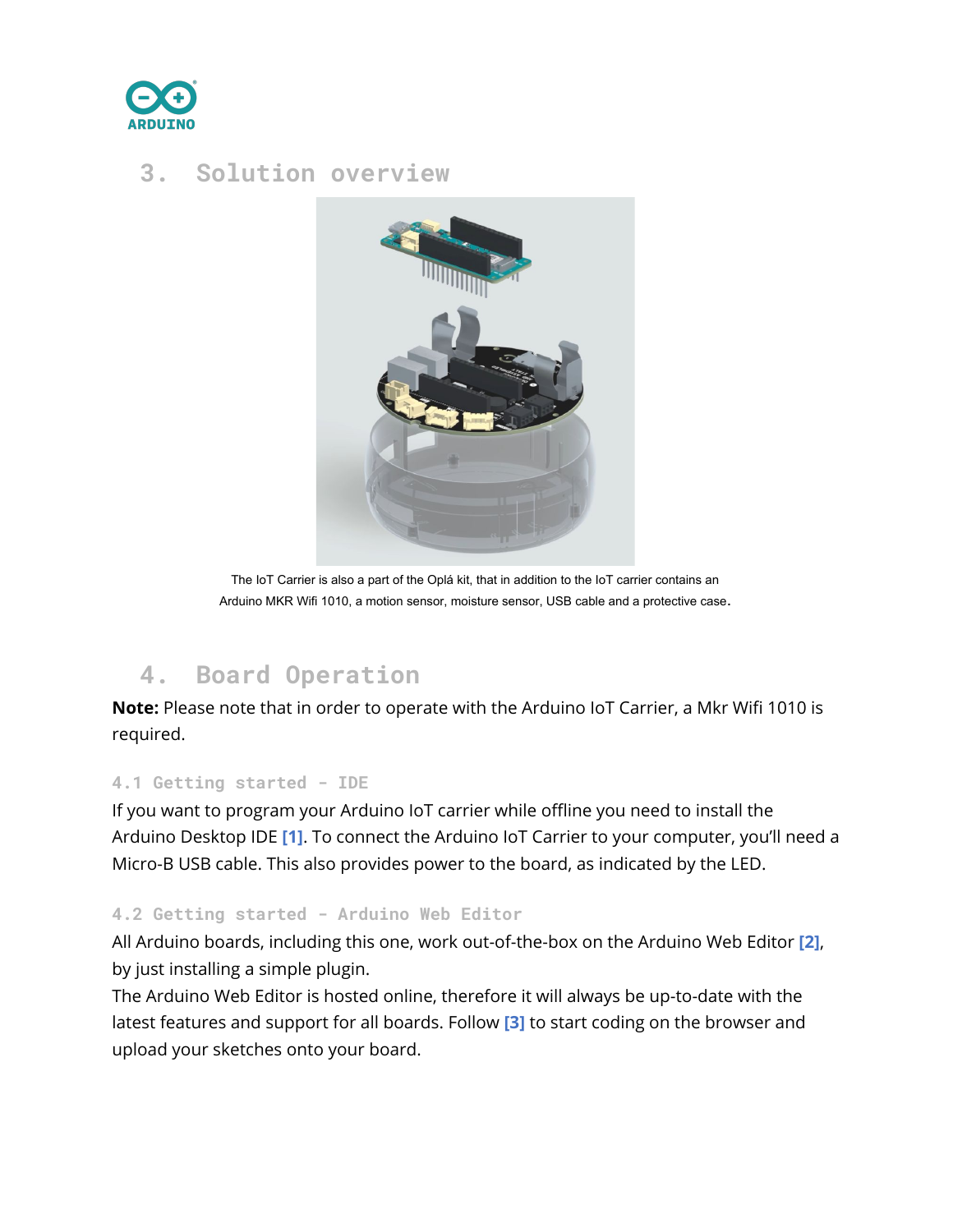

#### **4.3 Getting started - Arduino IoT Cloud**

All Arduino IoT enabled products are supported on Arduino IoT Cloud which allows you to Log, graph and analyze sensor data, trigger events, and automate your home or business.

#### **4.4 Sample Sketches**

Sample sketches for the Arduino IoT carrier can be found either in the "Examples" menu in the Arduino IDE or in the "Documentation" section of the Arduino Pro website **[4]**

#### **4.5 Online resources**

Now that you have gone through the basics of what you can do with the board you can explore the endless possibilities it provides by checking exciting projects on ProjectHub **[5]**, the Arduino Library Reference **[6]** and the online store **[7]** where you will be able to complement your board with sensors, actuators and more

#### **4.6 Board Recovery**

All Arduino boards have a built-in bootloader which allows flashing the board via USB. In case a sketch locks up the processor and the board is not reachable anymore via USB it is possible to enter bootloader mode by double-tapping the reset button right after power up.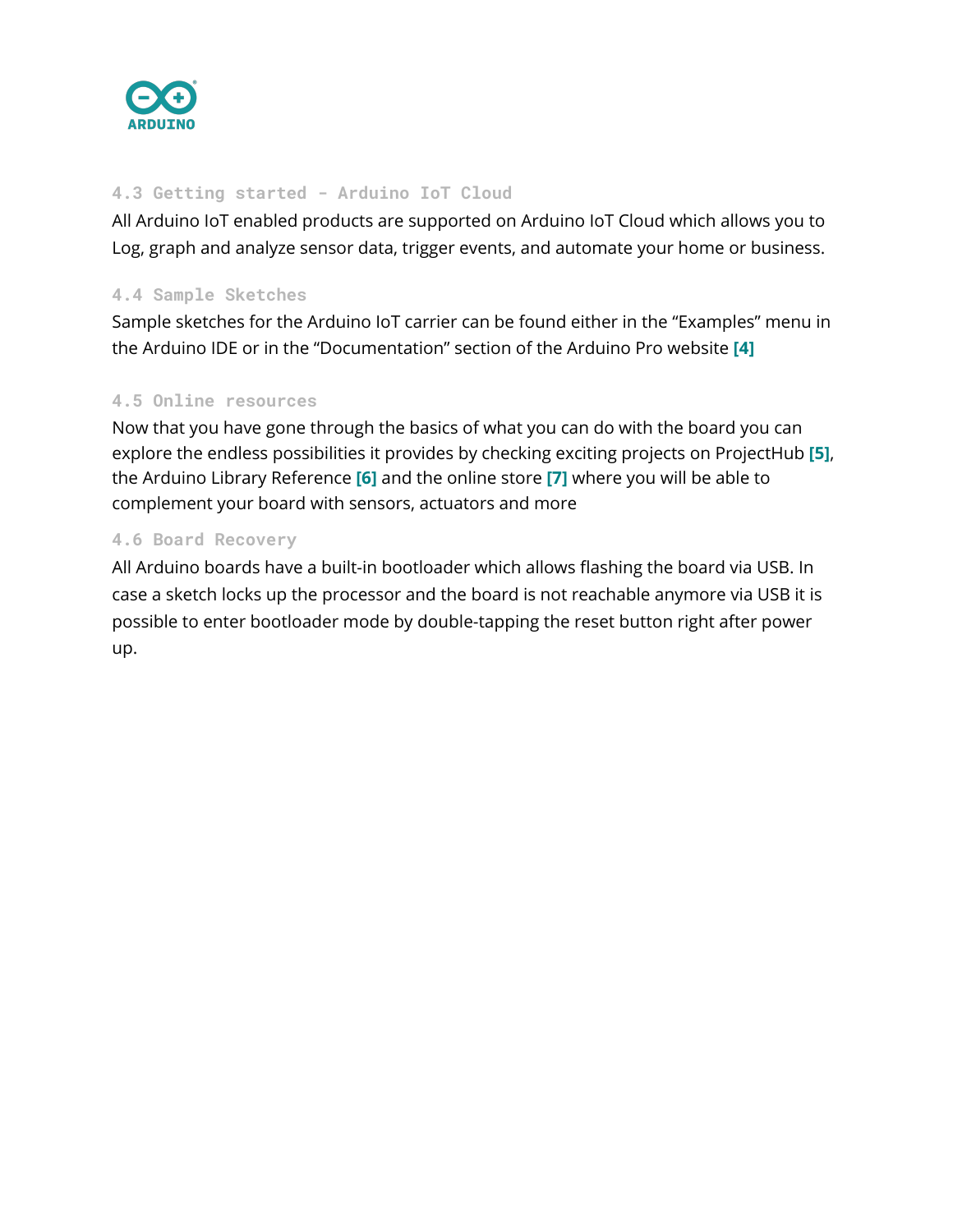

# <span id="page-9-0"></span>**5. Connector Pinouts**



Detailed information on the IoT Carrier's pinouts are available in a separate document: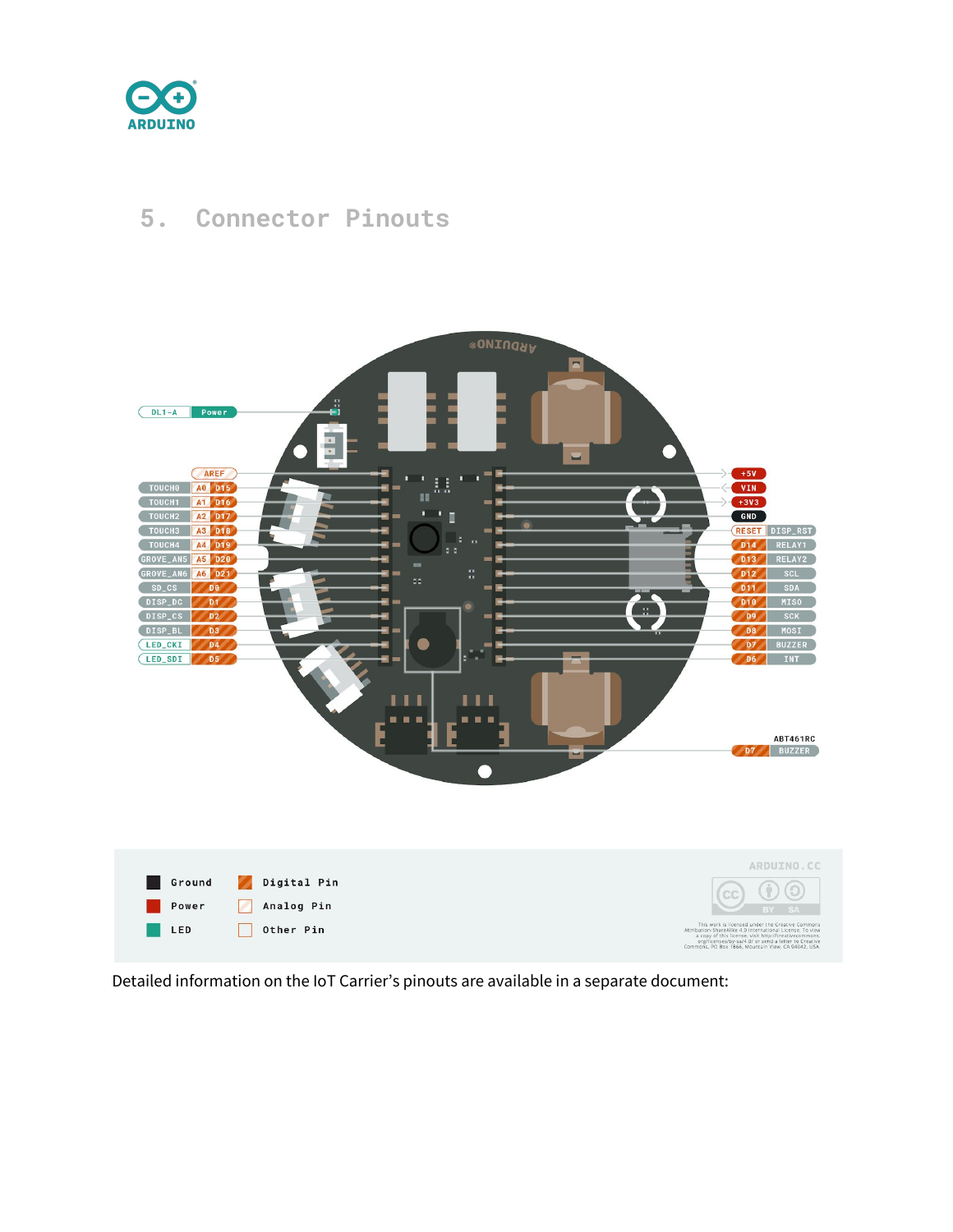

### <span id="page-10-0"></span>**5.1 Battery Clips**

| Pin | Function | <b>Type</b> | Description                     |
|-----|----------|-------------|---------------------------------|
|     | GND      | Power       | Ground                          |
|     | VBAT     | Power       | Positive 18650 Battery Terminal |

#### <span id="page-10-1"></span>**5.2 A5**

| Pin | <b>Function</b> | <b>Type</b> | Description      |
|-----|-----------------|-------------|------------------|
|     | AN5             | Analog      | Analog Input 5   |
| 2   | NC.             | NC.         | Not Connected    |
| 3   | $+5V$           | Power       | +5.0V power rail |
| 4   | <b>GND</b>      | Power       | Ground           |

#### <span id="page-10-2"></span>**5.3 A6**

| Pin            | <b>Function</b> | <b>Type</b> | Description      |
|----------------|-----------------|-------------|------------------|
|                | AN <sub>6</sub> | Analog      | Analog Input 6   |
| $\overline{2}$ | NC.             | NC.         | Not Connected    |
| 3              | $+5V$           | Power       | +5.0V power rail |
| 4              | <b>GND</b>      | Power       | Ground           |

#### <span id="page-10-3"></span>**5.4 I2C**

| Pin | <b>Function</b> | <b>Type</b> | Description      |
|-----|-----------------|-------------|------------------|
|     | SCL             | Digital     | I2C Clock Signal |
|     | <b>SDA</b>      | Digital     | I2C Data Signal  |
| 3   | $+5V$           | Power       | +5.0V power rail |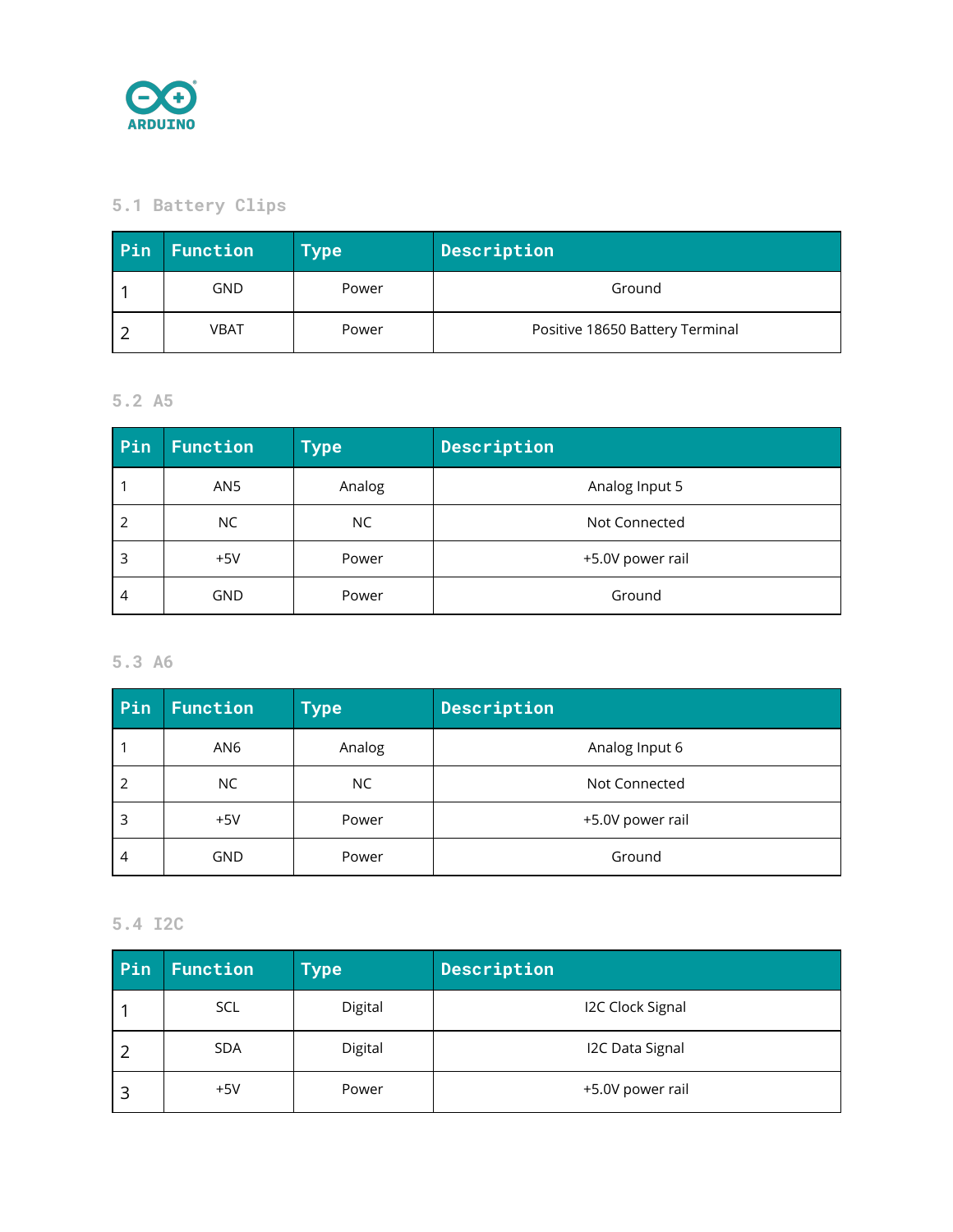

| GND<br>Power<br>`round<br>. . |
|-------------------------------|
|-------------------------------|

#### <span id="page-11-0"></span>**5.5 Relay 1/Relay 2**

| Pin | Function   | <b>Type</b> | Description     |
|-----|------------|-------------|-----------------|
|     | NC.        | Switch      | Normally Closed |
| 2   | <b>COM</b> | Switch      | Common          |
| 3   | NO.        | Switch      | Normally Open   |

# <span id="page-11-1"></span>**6. Mechanical information**

<span id="page-11-2"></span>**6.1 Board outline/ mounting holes**

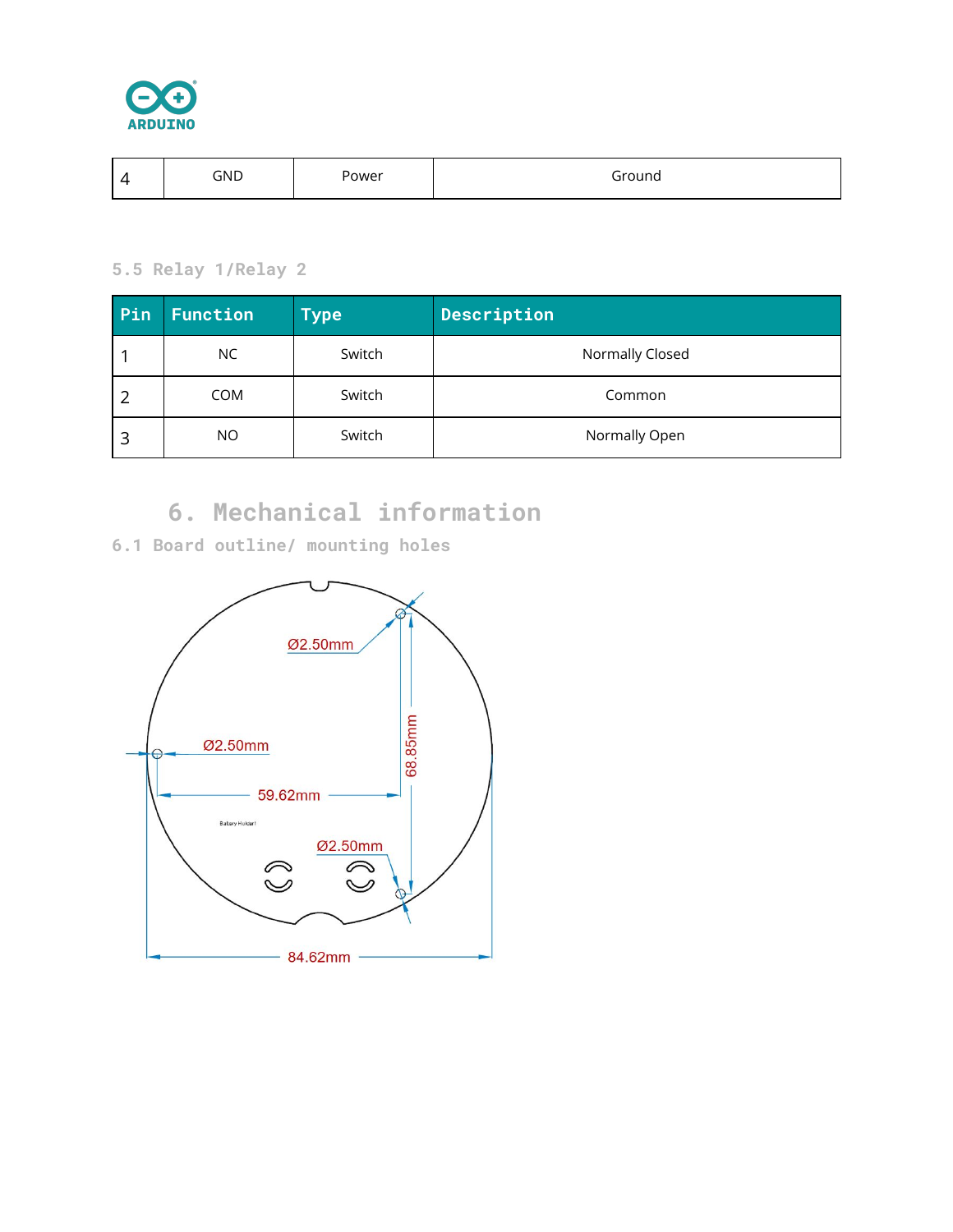

# <span id="page-12-0"></span>**7. Ratings**

#### <span id="page-12-1"></span>**7.1 Absolute Maximum Ratings**

|                             | Symbol Description                       | Min   | <b>Typ</b> | <b>Max</b> | Unit    |
|-----------------------------|------------------------------------------|-------|------------|------------|---------|
| $\mathsf{I}_{\mathsf{Max}}$ | Maximum thermal limit <sup>1</sup>       | $-30$ | 20         | 85         | $\circ$ |
| VBatt <sub>Max</sub>        | Maximum input voltage from battery input | 3.2   | 3.7        | 4.3        |         |
| ARelay <sub>Max</sub>       | Maximum current through relay switch     | -     |            |            |         |
| $P_{\text{Max}}$            | Maximum Power Consumption                | -     |            | 5000       | mW      |

# <span id="page-12-2"></span>**8. Certifications**

#### <span id="page-12-3"></span>**8.1 Declaration of Conformity CE DoC (EU)**

We declare under our sole responsibility that the products above are in conformity with the essential requirements of the following EU Directives and therefore qualify for free movement within markets comprising the European Union (EU) and European Economic Area (EEA).

#### **ROHS 2 Directive 2011/65/EU**

Conforms to: EN50581:2012

#### **Directive 2014/35/EU. (LVD)**

Conforms to: EN 60950-1:2006/A11:2009/A1:2010/A12:2011/AC:2011

#### **Directive 2004/40/EC & 2008/46/EC & 2013/35/EU, EMF**

Conforms to: EN 62311:2008

#### <span id="page-12-4"></span>**8.2 Declaration of Conformity to EU RoHS & REACH 211 01/19/2021**

Arduino boards are in compliance with RoHS 2 Directive 2011/65/EU of the European Parliament and RoHS 3 Directive 2015/863/EU of the Council of 4 June 2015 on the restriction of the use of certain hazardous substances in electrical and electronic equipment.

<sup>&</sup>lt;sup>1</sup> excluding Li-ion battery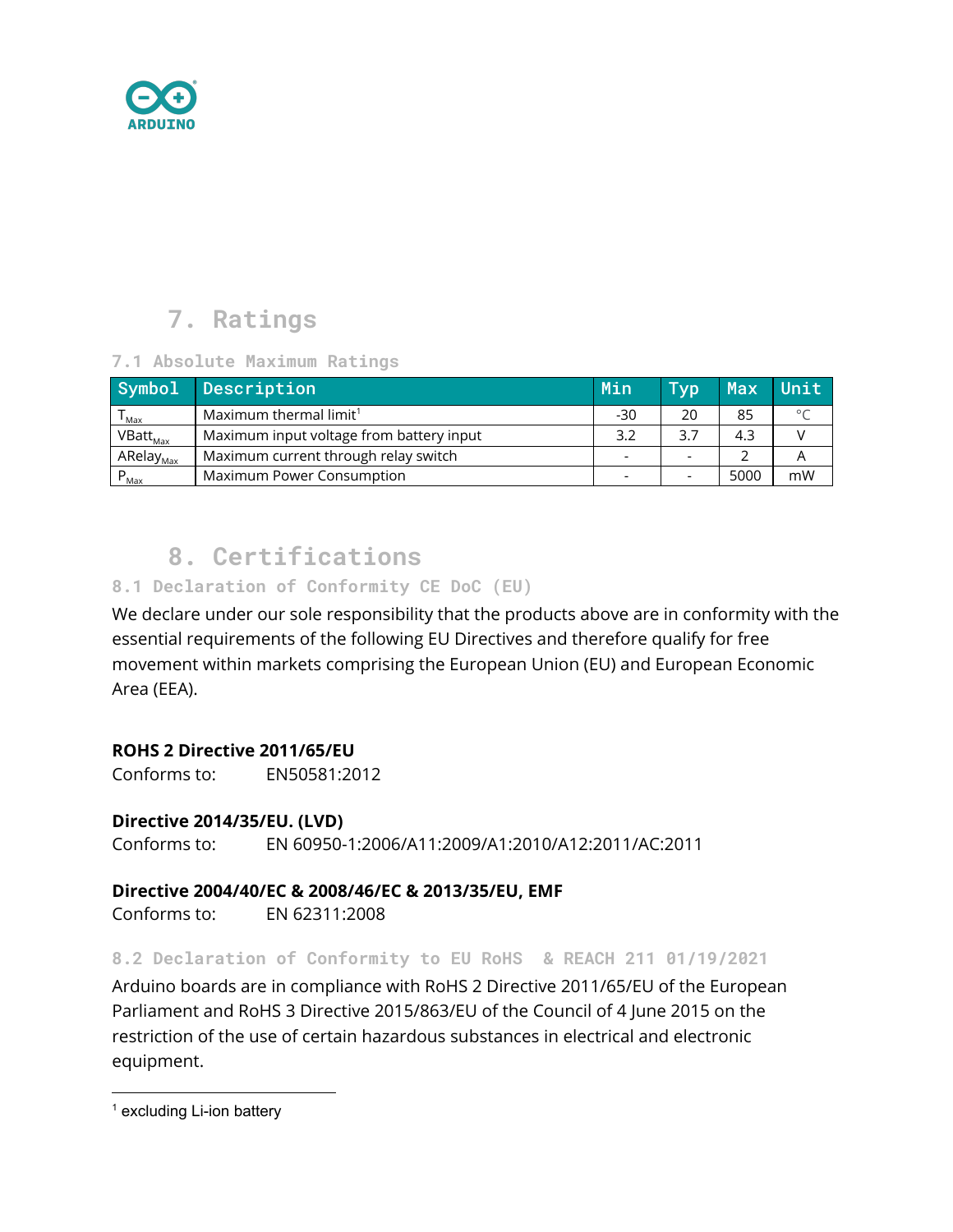

| <b>Substance</b>                       | <b>Maximum Limit (ppm)</b> |
|----------------------------------------|----------------------------|
| Lead (Pb)                              | 1000                       |
| Cadmium (Cd)                           | 100                        |
| Mercury (Hg)                           | 1000                       |
| Hexavalent Chromium (Cr6+)             | 1000                       |
| Poly Brominated Biphenyls (PBB)        | 1000                       |
| Poly Brominated Diphenyl ethers (PBDE) | 1000                       |
| Bis(2-Ethylhexyl} phthalate (DEHP)     | 1000                       |
| Benzyl butyl phthalate (BBP)           | 1000                       |
| Dibutyl phthalate (DBP)                | 1000                       |
| Diisobutyl phthalate (DIBP)            | 1000                       |

Exemptions : No exemptions are claimed.

Arduino Boards are fully compliant with the related requirements of European Union Regulation (EC) 1907 /2006 concerning the Registration, Evaluation, Authorization and Restriction of Chemicals (REACH). We declare none of the SVHCs

(https://echa.europa.eu/web/guest/candidate-list-table), the Candidate List of Substances of Very High Concern for authorization currently released by ECHA, is present in all products (and also package) in quantities totaling in a concentration equal or above 0.1%. To the best of our knowledge, we also declare that our products do not contain any of the substances listed on the "Authorization List" (Annex XIV of the REACH regulations) and Substances of Very High Concern (SVHC) in any significant amounts as specified by the Annex XVII of Candidate list published by ECHA (European Chemical Agency) 1907 /2006/EC.

#### <span id="page-13-0"></span>**8.3 Conflict Minerals Declaration**

As a global supplier of electronic and electrical components, Arduino is aware of our obligations with regards to laws and regulations regarding Conflict Minerals, specifically the Dodd-Frank Wall Street Reform and Consumer Protection Act, Section 1502. Arduino does not directly source or process conflict minerals such as Tin, Tantalum, Tungsten, or Gold. Conflict minerals are contained in our products in the form of solder, or as a component in metal alloys. As part of our reasonable due diligence Arduino has contacted component suppliers within our supply chain to verify their continued compliance with the regulations. Based on the information received thus far we declare that our products contain Conflict Minerals sourced from conflict-free areas.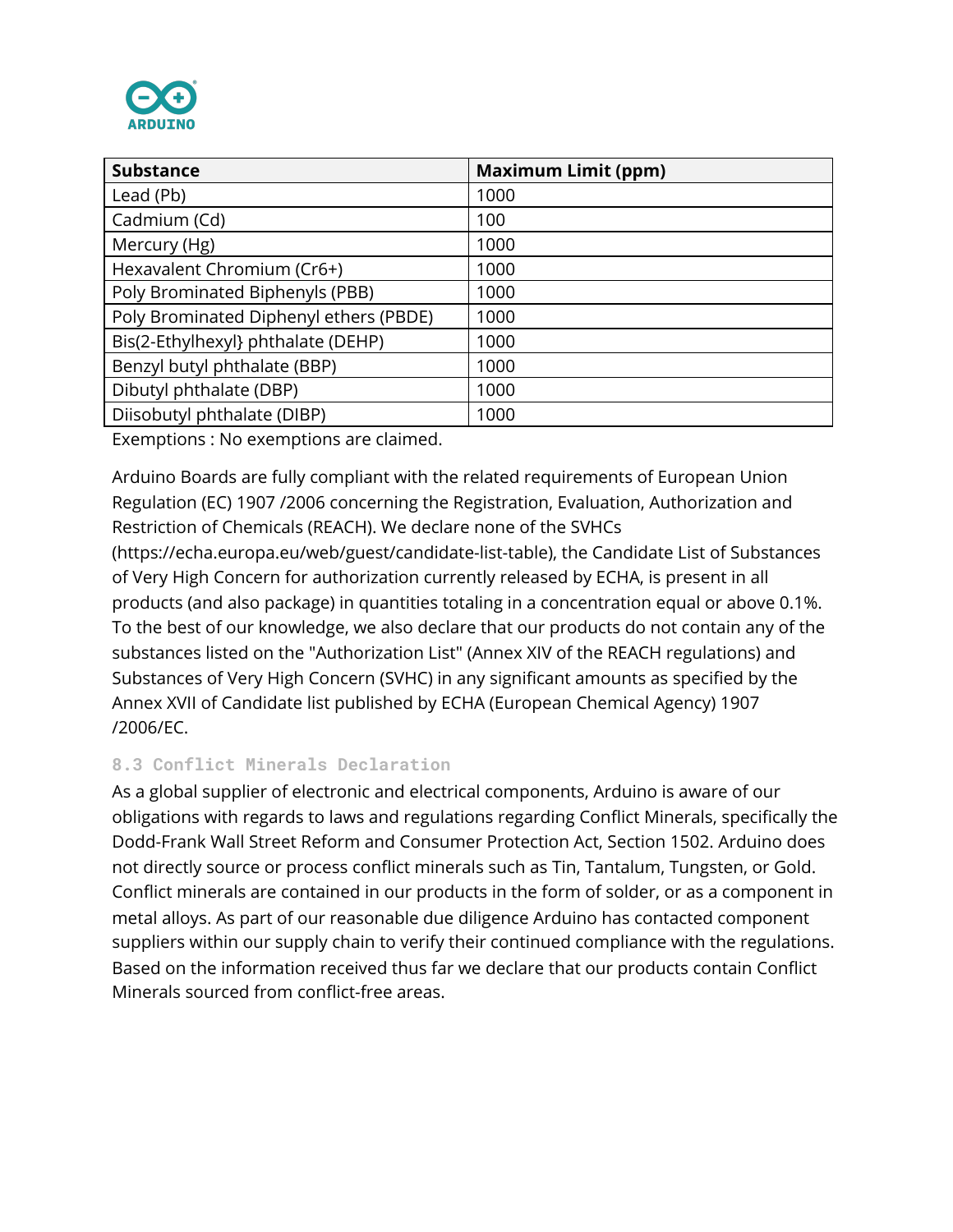

# **9. FCC Caution**

<span id="page-14-0"></span>Any Changes or modifications not expressly approved by the party responsible for compliance could void the user's authority to operate the equipment.

This device complies with part 15 of the FCC Rules. Operation is subject to the following two conditions:

(1) This device may not cause harmful interference

(2) this device must accept any interference received, including interference that may cause undesired operation.

#### **FCC RF Radiation Exposure Statement:**

1. This Transmitter must not be co-located or operating in conjunction with any other antenna or transmitter.

2. This equipment complies with RF radiation exposure limits set forth for an uncontrolled environment.

3. This equipment should be installed and operated with minimum distance 20cm between the radiator & your body.

#### English:

User manuals for licence-exempt radio apparatus shall contain the following or equivalent notice in a conspicuous location in the user manual or alternatively on the device or both. This device complies with Industry Canada licence-exempt RSS standard(s). Operation is subject to the following two conditions:

(1) this device may not cause interference

(2) this device must accept any interference, including interference that may cause undesired operation of the device.

#### French:

Le présent appareil est conforme aux CNR d'Industrie Canada applicables aux appareils radio exempts de licence. L'exploitation est autorisée aux deux conditions suivantes :

(1) l' appareil nedoit pas produire de brouillage

(2) l'utilisateur de l'appareil doit accepter tout brouillage radioélectrique subi, même si le brouillage est susceptible d'en compromettre le fonctionnement.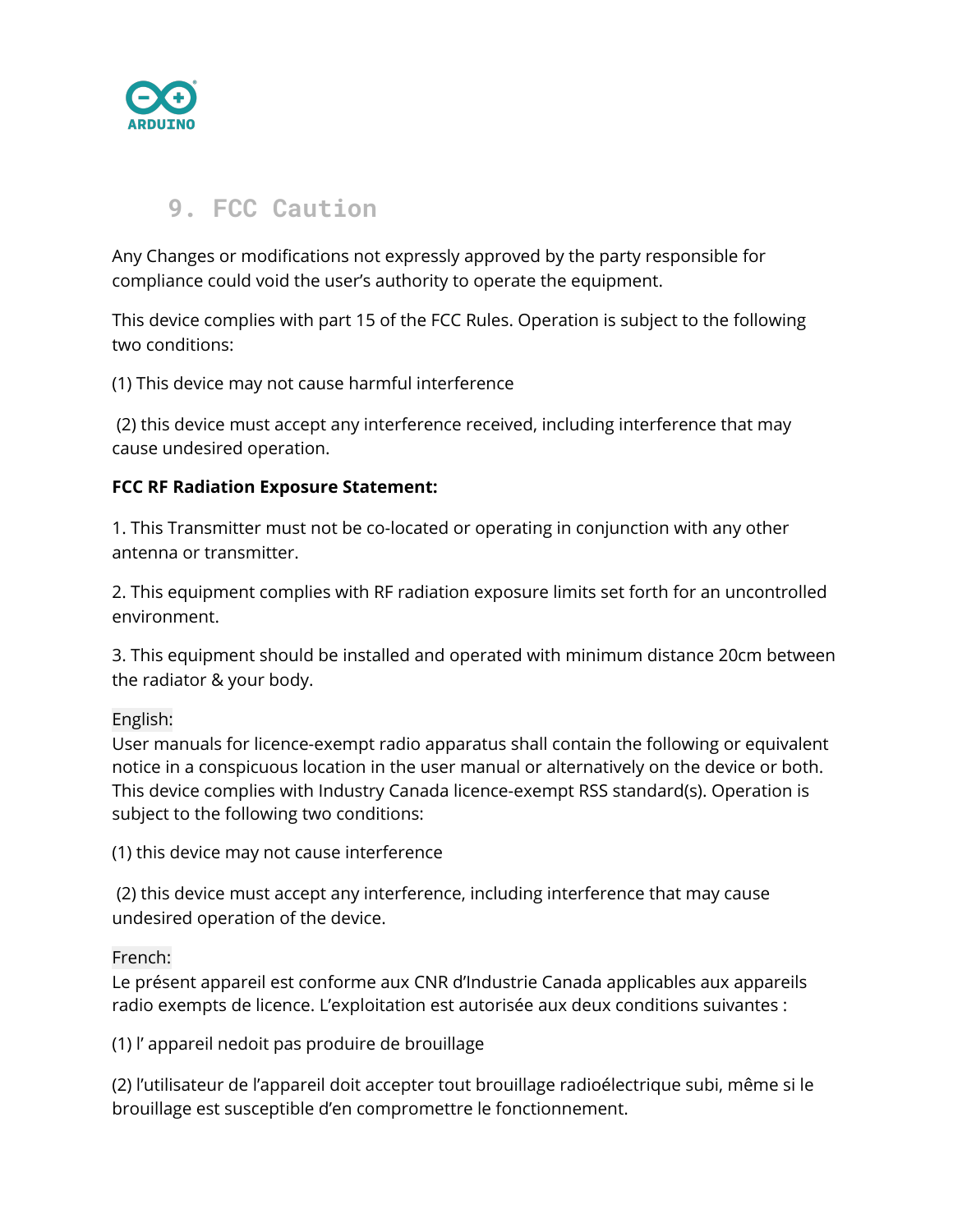

#### **IC SAR Waring:**

#### English

This equipment should be installed and operated with minimum distance 20 cm between the radiator and your body.

#### French:

Lors de l' installation et de l' exploitation de ce dispositif, la distance entre le radiateur et le corps est d 'au moins 20 cm.

**Important:** The operating temperature of the EUT can't exceed 85℃ and shouldn't be lower than -40℃.

Hereby, Arduino S.r.l. declares that this product is in compliance with essential requirements and other relevant provisions of Directive 2014/53/EU. This product is allowed to be used in all EU member states.

<span id="page-15-0"></span>

| Frequency bands | Maximum output power (ERP) |
|-----------------|----------------------------|
| 863-870Mhz      | $-3.22$ dBm                |

# **10. Company information**

| Company name    | Arduino S.r.l.                             |
|-----------------|--------------------------------------------|
| Company Address | Via Andrea Appiani, 25 20900 MONZA (Italy) |

## <span id="page-15-1"></span>**11. Reference Documentation**

| <b>Ref</b>                   | <b>Link</b>                                                                                             |
|------------------------------|---------------------------------------------------------------------------------------------------------|
| 1. Arduino IDE (Desktop)     | https://www.arduino.cc/en/Main/Software                                                                 |
| 2. Arduino IDE (Cloud)       | https://create.arduino.cc/editor                                                                        |
| 3. Cloud IDE Getting Started | https://create.arduino.cc/projecthub/Arduino Genuino/gett<br>ing-started-with-arduino-web-editor-4b3e4a |
| Arduino MKR Website<br>4.    | https://www.arduino.cc/                                                                                 |
| 5. Project Hub               | https://create.arduino.cc/projecthub?by=part∂_id=11<br>332&sort=trending                                |